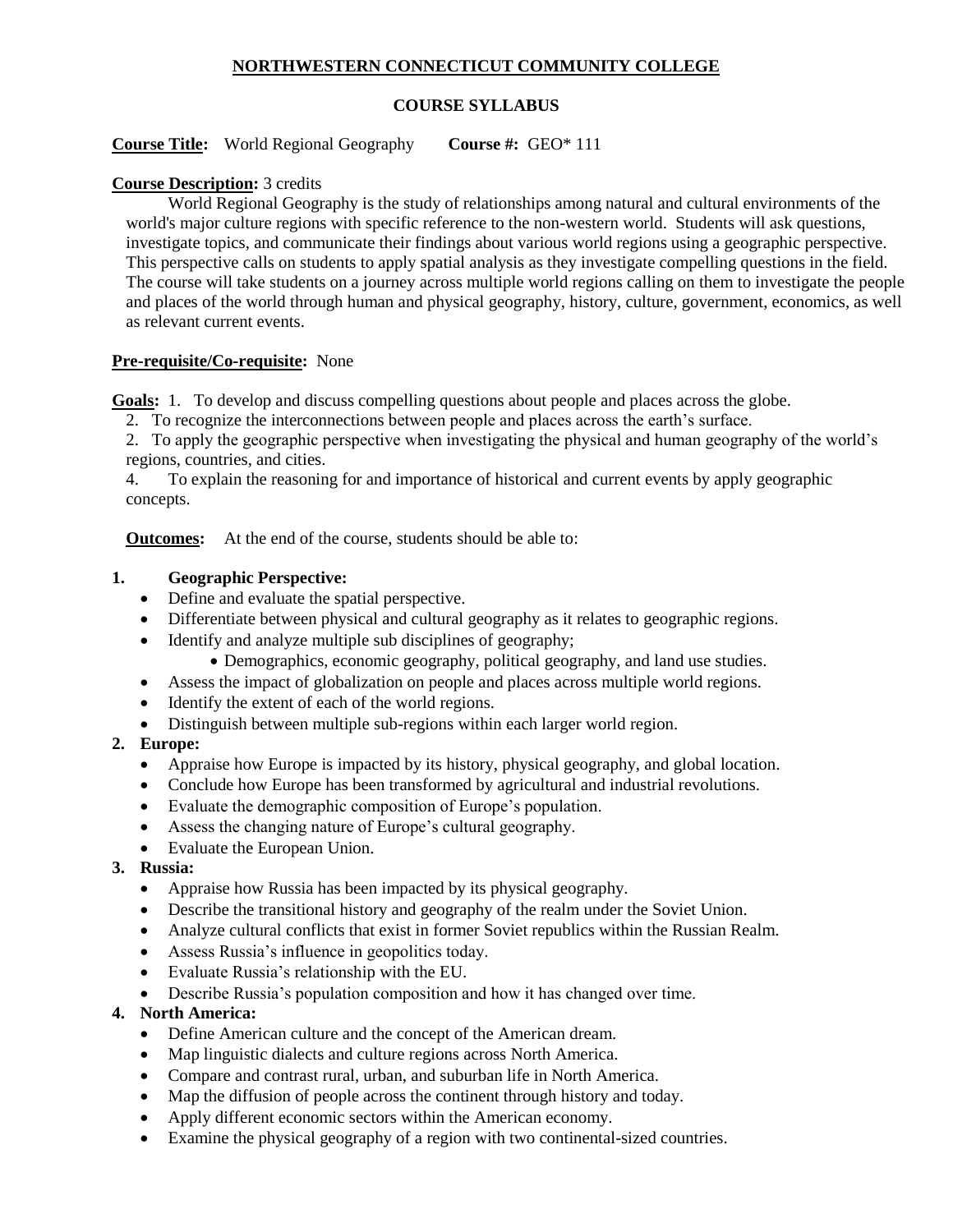## **5. Middle America:**

- Describe the relationship between Middle America and the US.
- Analyze how Middle America has been shaped by its colonial past.
- Identify the varied physical geography of Middle America.
- Differentiate between the mainland and rimland of Middle America.
- Explain the impact geography has on the economics of Middle America.
- Evaluate the role of tourism in Middle America.

## **6. South America:**

- Evaluate how South America's physical geography impacts its cultural geography.
- Plot the spatial extent of the Inca Empire and the Spanish conquest of the Andes.
- Assess the spatial distribution of South America's population on the periphery of the continent.
- Differentiate between subsistence and commercial economic activities across South America.
- Distinguish between multiple culture spheres across the region.
- Analyze the role Brazil plays as a major economic force in the region.

# **7. Sub-Saharan Africa:**

- Plot the zone of transition between North Africa and Sub-Saharan Africa.
- Examine how Africa began as the cradle of civilization.
- Analyze how colonialism impacted the political geography of Africa.
- Assess the potential for economic growth across the realm.
- Appraise the impact of the diffusion of disease across Sub-Saharan Africa.
- Describe the demographic composition of the population of the Africa.

# **8. North Africa/Southwest Asia:**

- Categorize the like characteristics that define the region of the Middle East.
- Appraise the impact of oil on the region.
- Compare the extent to which the Arabic and Islam have diffused across the region.
- Delineate the geography of world religions in the Middle East.
- Describe the spatial range of US involvement across the region.
- Plot the geography of the changing geopolitics of the Middle East.

# **9. South Asia:**

- Apply the demographic transition model to population growth in South Asia.
- Assess population growth rates across the region.
- Analyze the impact of monsoons on the physical geography of South Asia.
- Measure the economic growth potential of India.
- Describe the historical, cultural, and physical geography differences between India and Pakistan.
- Debate the region of Kashmir.

# **10. East Asia:**

- Evaluate the influence of China in the region both historically and through current events.
- Analyze population pyramids to assess China's one-child policy.
- Assess the growth of China's economy on the global stage.
- Describe the relationship between the US and China as it relates to Tibet, Taiwan, and economics.
- Appraise the historic, current, and future relationship between North and South Korea.
- Identify the varied physical geography across East Asia.

# **11. Southeast Asia:**

- Demarcate multiple boundary classifications across the region.
- Differentiate between the mainland and insular region of Southeast Asia.
- Analyze the Southeast Asian realm as a buffer zone between China and India.
- Evaluate the importance of trade routes throughout Southeast Asia.
- Plot the diffusion of world religions across the region.
- Describe the immense bio-diversity of Southeast Asia.

## **12. Austral, Pacific, and Polar regions:**

- Determine the impact of the location of the Austral realm and its limited growth over time.
- Differentiate between Aboriginal/Maori and European cultural imprints on region.
- Assess the spatial extent of the Pacific.